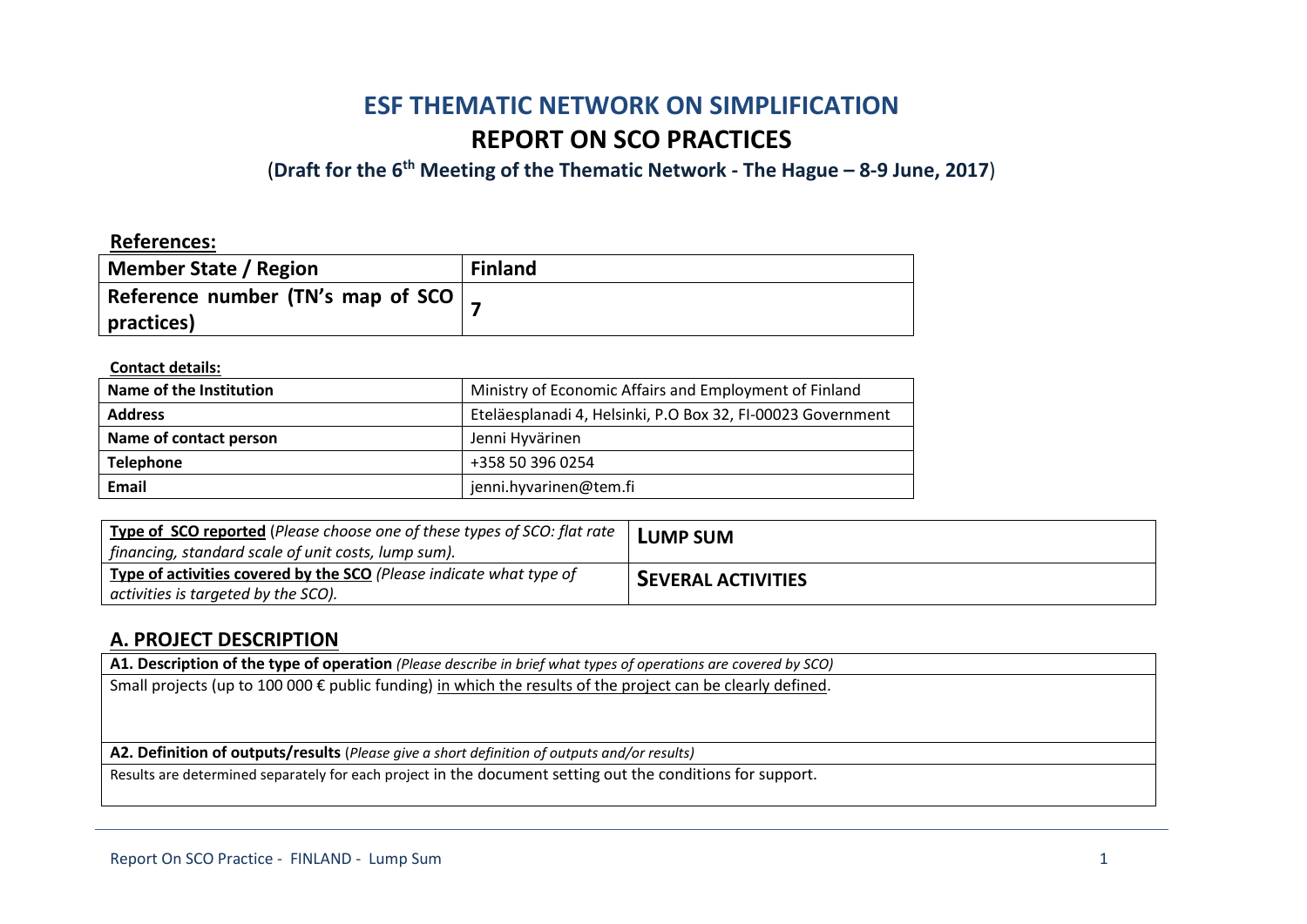**Some examples of implemented lump sum projects:** Feasibility studies, preliminary reports, action plans and strategies (each before starting a wider project), knowledge strategies and learning surveys, new operational models (for example to improve the productivity of employees over 50 years), a new internet based service platform, developing and testing the suitability of an Internet-based user interface with real-time translation service to support the integration of immigrants and to promote the paths of education and employment of immigrants, a training program designed for real estate energy economy (project includes the design of the training content, training materials preparation, piloting the training and assessing the piloting training), data collection by interviews and questionnaires + seminar, an intensive club + workshops organized in job searching for people with immigrant background etc.

**A3. Beneficiaries** *(please indicate the types of beneficiaries involved in the operations covered by SCO)*

Educational and research institutions, municipalities and joint municipal authorities, foundations, NGOs, social partners, companies, other organisations (all kinds of beneficiaries included in the OP).

**A4. Target group(s)** *(Please list target groups within projects covered by SCO)*

All kinds of target groups included in the OP.

# **B. METHODOLOGY AND CALCULATION METHOD**

**B.1 Methodology** *(please indicate which methodology/ies has/have been used: Fair, equitable and verifiable method / use of existing EU schemes for similar types of operation and beneficiary / Use of existing own national schemes for similar types of operations and beneficiaries / use of rates and specific methods enshrined in the regulation or in a delegated act / use of a draft budget /combination of methodologies).*

*Please indicate if the concerned SCO has been covered by Art. 14(1) ESF)*

Combination of methodologies:

- **draft budget** 
	- historical data or other objective information to support the draft budget
	- 17 % flat rate in the ESF and 24 % in the ERDF of direct staff costs can be used to calculate the indirect cost (including also travel costs) **inside the draft budget.** 17 % / 24 % flat rate is based on our flat rate calculation methodology explained in another template (reference number 3). This choice has been made because otherwise it would be very difficult to calculate indirect costs separately for each lump sum project and we already had an approved calculation methodology for the flat rate share.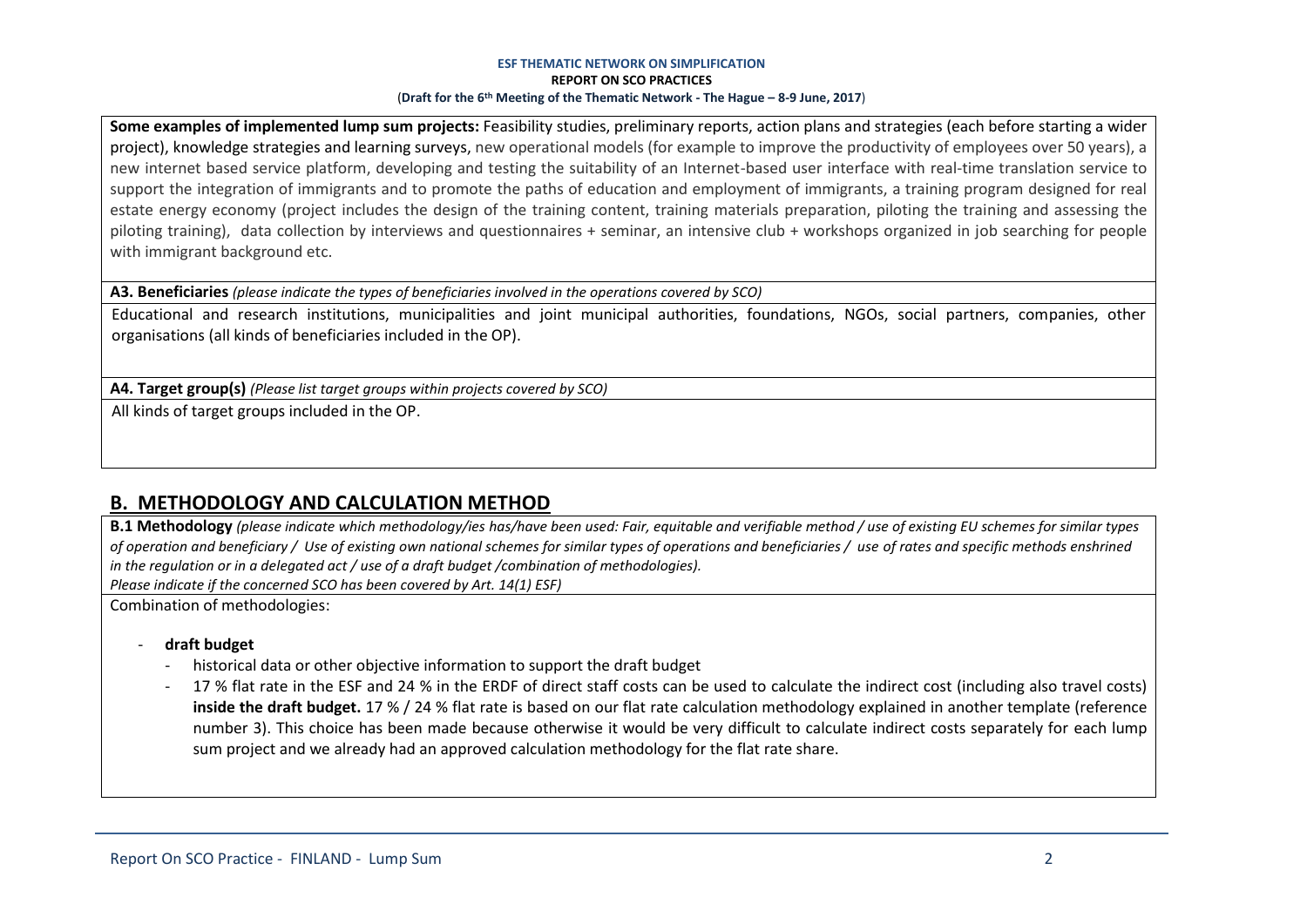**B.2 Calculation Methods** *(please describe how the calculations have been made)*

Calculations are made separately for each project because we don't have many standardized project types. The basis of the method is set and the costs that can be included in the draft budget are defined in the national eligibility act. Elements needed to specify the lump sums are explained in advance to the applicants in the calls for proposals. The IBs also organize information events for beneficiaries.

The applicant presents the draft detailed budget and documents to justify all the costs in the draft budget (for example pay rolls from previous year, historical data and/or price comparison). Lump sum projects usually have only a few cost categories, for example staff cost and small material purchases + flat rate to cover the indirect costs (including also travel costs). It is the responsibility of the IB to verify the calculation and if necessary, get additional information / data. The IB can for example make additional comparisons to similar projects.

Lump sum is determined in the project decision (=the document setting out the conditions for support).

(According to our eligibility act it is also possible for the IB to draw up the draft budget, get the necessary data and make all the calculations beforehand and then launch the call for the best projects, but this option has never been used so far.)

**B.3 Data source** *(please indicate the type of data used and the data source)*

- Draft budget and other objective information from the applicant (for example pay rolls from previous year historical / statistical data and/or price comparison).
- Similar projects comparison from SF database.

## **C. IMPLEMENTATION OF SCO**

(*Please describe in brief what implementationrules and conditions have been set out)*

Implementation rules and conditions are set out in the national eligibility act and in more detail for each project in the project decision (= the document setting out the conditions for support). Rules are based on EU legislation and guidance.

### **The main general conditions are:**

- Lump sums up to 100 000  $\epsilon$  of public funding are allowed for ESF and ERDF.
- Lump sum option can only be used for projects in which the results of the project can be clearly defined.
- The intermediate body (IB) decides if lump sum option is suitable for the project.
- The lump sum results of the project have to be defined beforehand in the project decision and they cannot be changed during the project.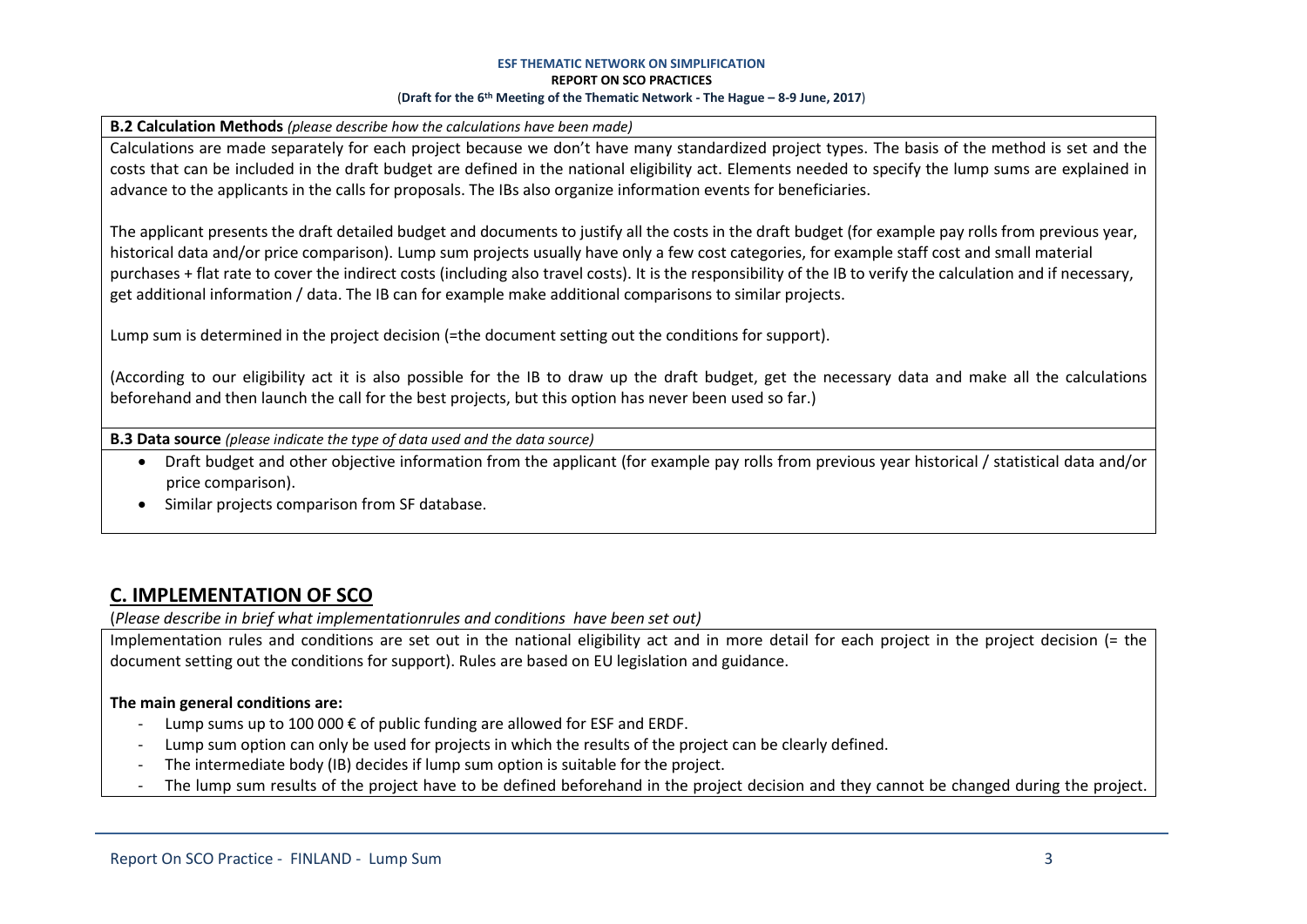Only the project implementation period can be extended with a decision by the IB if there is a justifiable cause (for example sick leave of the project manager).

- Lump sum can be divided into several phases. For each phase a separate result must be specified in which the payment is based. The evidence documents required to approve the results of each phase have to be explained in the project decision by the IB.
- The draft budget in which the calculation of the lump sum is based can only include costs that are eligible according to the national eligibility act. The applicant must provide proof documents for each cost type in the draft budget in the project application phase.
- The IB must use fair, equitable and verifiable method when calculating the lump sum. This means, for example, that the elements needed to specify the lump sums have to be explained in advance to the applicants in the calls for proposals. The IB must treat similar projects with the same standards. Regional differences in the price level must be taken into account.
- The payment for the beneficiary is made only if the result defined in the project decision has been fulfilled and the beneficiary has provided the evidence documents as specified in the project decision.

### **D. AUDIT TRAIL**

*(Please provide a brief description of the audit trail for the concerned SCO, including documents, key contents/conditions and procedures)*

All the project documents (applications including the draft budget and the project plan, project decisions, payment claims, monitoring and final reports, management verifications etc.) are created and stored electronically in the EURA 2014 database, which functions as an electronic archive and controls the audit trail.

- The beneficiary draws up the application including the draft budget and the project plan electronically in the SF information system "EURA 2014". All of the supporting documents including the evidence documents to support the draft budget and lump sum calculation are electronically attached to the application and are stored in the EURA 2014 system.
- The processing of the application by the IB, including the confirmation of the lump sum calculation is stored electronically in the EURA 2014 system in specified information fields.
- The IBs perform desk-based checks to every payment claim to verify that the results of the lump sum project have been realised and that the beneficiary has complied with the conditions for support set up in the project decision.
- The IBs perform also on-the-spot checks were the correct realisation of the results can be further verified if necessary among other subjects of inspection. On-the-spot checks are documented electronically to the EURA 2014 system.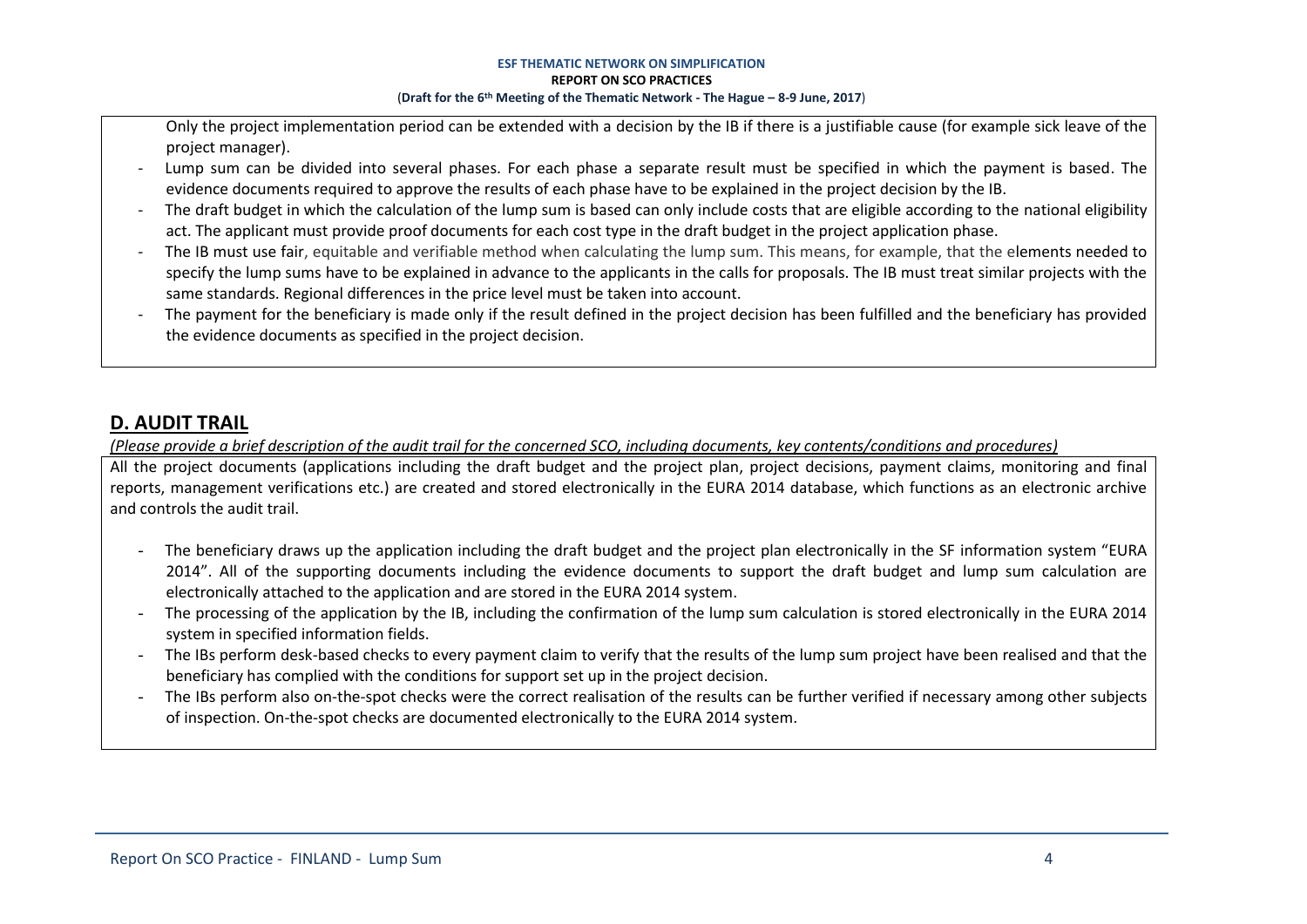## **E. ASSESSMENT BY THE AUDIT AUTHORITY(IES) INCLUDING EVENTUAL EX ANTE ASSESSMENT**

*(If relevant, please explain how the audit authority has been involved in preparation and assessment of the SCO).* 

The AA was consulted during the preparation of the lump sum scheme in the programming period 2007-13. The Ministry of Finance where the AA is situated has also given an official statement of the national eligibility act which includes the rules for lump sum option and other SCOs.

# **F. IMPACT OR ADDED VALUE FOR THE MA, BENEFICIARIES AND OTHER STAKEHOLDERS**

*(Please explain how you have perceived impact/added value of the SCO for the MA, beneficiaries and other stakeholders).* 

Based on comments from some of the Finnish IBs:

- In general, the basic idea of the lump sum option has been realized well.
- Due to the lump sum option also smaller beneficiaries have been more involved. However some of the personnel of the IBs think that this option is more suitable for experienced beneficiaries which are already familiar with the implementation of projects.
- The management of lump sum project, especially the payment process, is really simply which has been welcomed by the beneficiaries. The beneficiaries have been also happy with the fact that it is possible to adjust the the way the project is implemented without changing the project decision as long as the results defined in the decision are achieved.
- For the IB, the lump sum option causes work in the decision phase, when you anyway have to figure out how much the operations are likely to cost and defining of course the outcome of the project. But it so easy to pay – when everything has gone as planned.
- Sometimes the lump sum option is useful for trying / testing a new, maybe a bit risky idea on a small scale.

### **G. SPECIFIC ISSUES FACED WITHIN CALCULATION AND IMPLEMENTATION OF THE SCO**